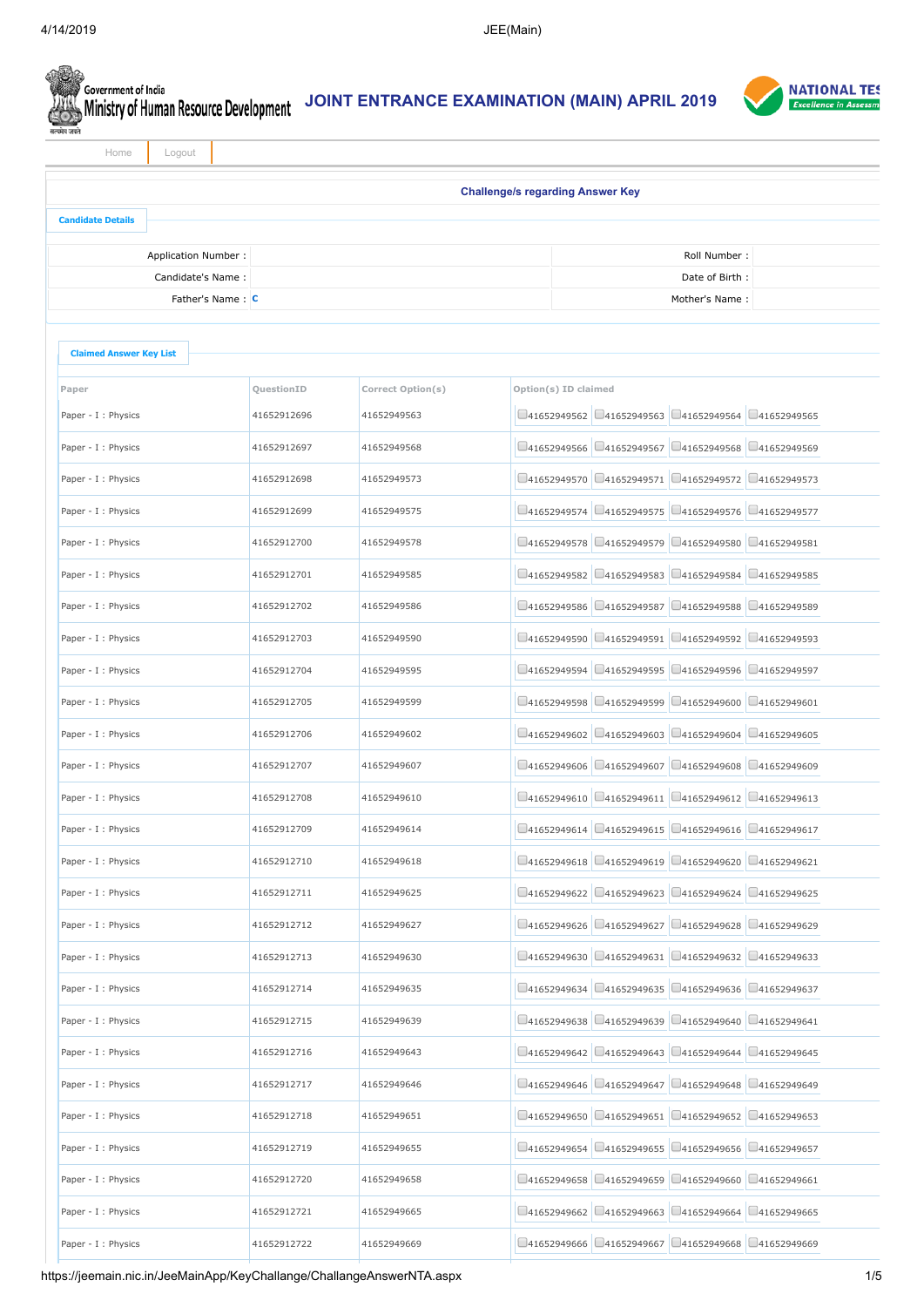# 4/14/2019 JEE

| Paper - I : Physics     | 41652912723 | 41652949671 | $\Box$ 41652949670 $\Box$ 41652949671 $\Box$ 41652949672 $\Box$ 41652949673 |                                                                   |                                       |
|-------------------------|-------------|-------------|-----------------------------------------------------------------------------|-------------------------------------------------------------------|---------------------------------------|
| Paper - I : Physics     | 41652912724 | 41652949674 | $\Box$ 41652949674 $\Box$ 41652949675 $\Box$ 41652949676 $\Box$ 41652949677 |                                                                   |                                       |
| Paper - I : Physics     | 41652912725 | 41652949681 | □41652949679<br>141652949678                                                |                                                                   | □41652949680 □41652949681             |
| Paper - I : Chemistry   | 41652912726 | 41652949685 | 141652949682                                                                | $\Box$ 41652949683 $\Box$ 41652949684 $\Box$ 41652949685          |                                       |
| Paper - I : Chemistry   | 41652912727 | 41652949689 | 41652949686<br>□41652949687                                                 | □41652949688                                                      | □41652949689                          |
| Paper - I : Chemistry   | 41652912728 | 41652949690 | $\Box$ 41652949690 $\Box$ 41652949691 $\Box$ 41652949692 $\Box$ 41652949693 |                                                                   |                                       |
| Paper - I : Chemistry   | 41652912729 | 41652949695 | 41652949694                                                                 | $\Box$ 41652949695 $\Box$ 41652949696 $\Box$ 41652949697          |                                       |
| Paper - I : Chemistry   | 41652912730 | 41652949699 | 141652949698                                                                | $\Box$ 41652949699 $\Box$ 41652949700 $\Box$ 41652949701          |                                       |
| Paper - I : Chemistry   | 41652912731 | 41652949702 | $\Box$ 41652949702 $\Box$ 41652949703 $\Box$ 41652949704 $\Box$ 41652949705 |                                                                   |                                       |
| Paper - I : Chemistry   | 41652912732 | 41652949707 | 41652949706                                                                 | $\bigcup$ 41652949707 $\bigcup$ 41652949708 $\bigcup$ 41652949709 |                                       |
| Paper - I : Chemistry   | 41652912733 | 41652949710 | □41652949710 □41652949711 □41652949712 □41652949713                         |                                                                   |                                       |
| Paper - I : Chemistry   | 41652912734 | 41652949715 | $\Box$ 41652949714 $\Box$ 41652949715 $\Box$ 41652949716 $\Box$ 41652949717 |                                                                   |                                       |
| Paper - I : Chemistry   | 41652912735 | 41652949718 | □41652949718 □41652949719 □41652949720 □41652949721                         |                                                                   |                                       |
| Paper - I : Chemistry   | 41652912736 | 41652949723 | $\Box$ 41652949722 $\Box$ 41652949723 $\Box$ 41652949724 $\Box$ 41652949725 |                                                                   |                                       |
| Paper - I : Chemistry   | 41652912737 | 41652949726 | 41652949726                                                                 | □41652949727 □41652949728 □41652949729                            |                                       |
| Paper - I : Chemistry   | 41652912738 | 41652949731 | $\Box$ 41652949730 $\Box$ 41652949731 $\Box$ 41652949732 $\Box$ 41652949733 |                                                                   |                                       |
| Paper - I : Chemistry   | 41652912739 | 41652949734 | 141652949734                                                                | □41652949735 □41652949736 □41652949737                            |                                       |
| Paper - I : Chemistry   | 41652912740 | 41652949740 | 141652949738                                                                | □41652949739 □41652949740 □41652949741                            |                                       |
| Paper - I : Chemistry   | 41652912741 | 41652949743 | $\Box$ 41652949742 $\Box$ 41652949743 $\Box$ 41652949744 $\Box$ 41652949745 |                                                                   |                                       |
| Paper - I : Chemistry   | 41652912742 | 41652949748 | $\Box$ 41652949746 $\Box$ 41652949747 $\Box$ 41652949748 $\Box$ 41652949749 |                                                                   |                                       |
| Paper - I : Chemistry   | 41652912743 | 41652949750 | 141652949750                                                                | □41652949751 □41652949752 □41652949753                            |                                       |
| Paper - I : Chemistry   | 41652912744 | 41652949755 | $\Box$ 41652949754 $\Box$ 41652949755 $\Box$ 41652949756 $\Box$ 41652949757 |                                                                   |                                       |
| Paper - I : Chemistry   | 41652912745 | 41652949758 | $\Box$ 41652949758 $\Box$ 41652949759 $\Box$ 41652949760 $\Box$ 41652949761 |                                                                   |                                       |
| Paper - I : Chemistry   | 41652912746 | 41652949764 | 41652949762                                                                 | $\Box$ 41652949763 $\Box$ 41652949764 $\Box$ 41652949765          |                                       |
| Paper - I : Chemistry   | 41652912747 | 41652949767 | $\Box$ 41652949766 $\Box$ 41652949767 $\Box$ 41652949768 $\Box$ 41652949769 |                                                                   |                                       |
| Paper - I : Chemistry   | 41652912748 | 41652949773 | 141652949770                                                                | □41652949771 □41652949772 □41652949773                            |                                       |
| Paper - I : Chemistry   | 41652912749 | 41652949777 | 141652949774                                                                | $\Box$ 41652949775 $\Box$ 41652949776 $\Box$ 41652949777          |                                       |
| Paper - I : Chemistry   | 41652912750 | 41652949781 | $\Box$ 41652949778 $\Box$ 41652949779 $\Box$ 41652949780 $\Box$ 41652949781 |                                                                   |                                       |
| Paper - I : Chemistry   | 41652912751 | 41652949782 | 141652949782                                                                | $\Box$ 41652949783 $\Box$ 41652949784                             | □41652949785                          |
| Paper - I : Chemistry   | 41652912752 | 41652949788 | 41652949786                                                                 | $\Box$ 41652949787 $\Box$ 41652949788 $\Box$ 41652949789          |                                       |
| Paper - I : Chemistry   | 41652912753 | 41652949790 | 41652949791<br>141652949790                                                 |                                                                   | $\Box$ 41652949792 $\Box$ 41652949793 |
| Paper - I : Chemistry   | 41652912754 | 41652949796 | $\Box$ 41652949794 $\Box$ 41652949795 $\Box$ 41652949796 $\Box$ 41652949797 |                                                                   |                                       |
| Paper - I : Chemistry   | 41652912755 | 41652949800 | 141652949798                                                                | $\Box$ 41652949799 $\Box$ 41652949800 $\Box$ 41652949801          |                                       |
| Paper - I : Mathematics | 41652912756 | 41652949804 | 141652949802<br>$\Box$ 41652949803                                          |                                                                   | $\Box$ 41652949804 $\Box$ 41652949805 |
| Paper - I : Mathematics | 41652912757 | 41652949807 | $\Box$ 41652949806 $\Box$ 41652949807 $\Box$ 41652949808 $\Box$ 41652949809 |                                                                   |                                       |
| Paper - I : Mathematics | 41652912758 | 41652949812 | 141652949810                                                                | $\Box$ 41652949811 $\Box$ 41652949812 $\Box$ 41652949813          |                                       |
| Paper - I : Mathematics | 41652912759 | 41652949815 | $\Box$ 41652949814 $\Box$ 41652949815 $\Box$ 41652949816 $\Box$ 41652949817 |                                                                   |                                       |
| Paper - I : Mathematics | 41652912760 | 41652949820 | $\Box$ 41652949818 $\Box$ 41652949819 $\Box$ 41652949820 $\Box$ 41652949821 |                                                                   |                                       |
|                         |             |             |                                                                             | Ţ,                                                                | т.                                    |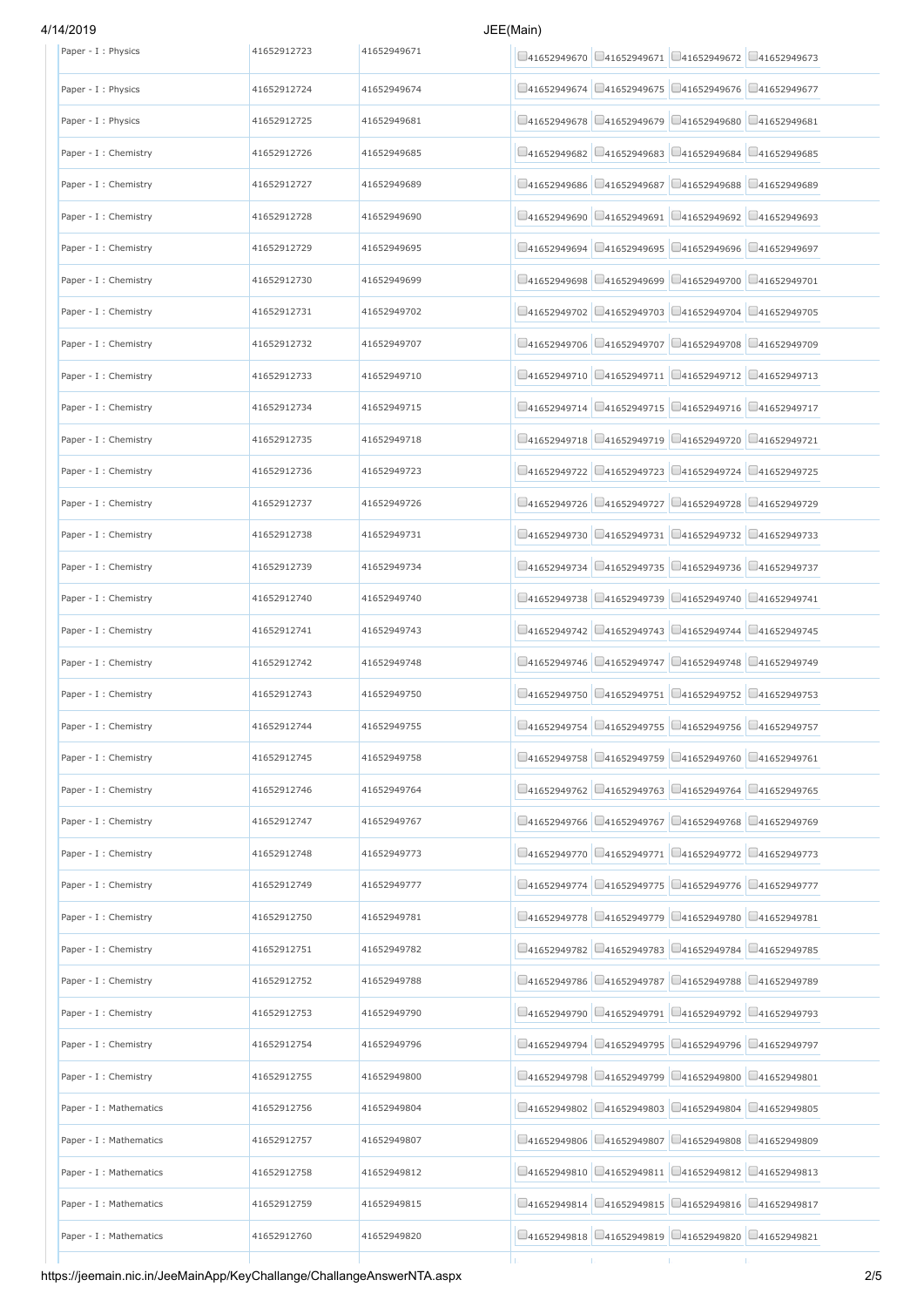# 4/14/2019 JEE(Main)

| Paper - I : Mathematics  | 41652912761 | 41652949825 | $\Box$ 41652949822 $\Box$ 41652949823 $\Box$ 41652949824 $\Box$ 41652949825 |
|--------------------------|-------------|-------------|-----------------------------------------------------------------------------|
| Paper - I : Mathematics  | 41652912762 | 41652949826 | □41652949827 □41652949828 □41652949829<br>41652949826                       |
| Paper - I : Mathematics  | 41652912763 | 41652949832 | $\Box$ 41652949831 $\Box$ 41652949832 $\Box$ 41652949833<br>141652949830    |
| Paper - I : Mathematics  | 41652912764 | 41652949835 | $\Box$ 41652949835 $\Box$ 41652949836 $\Box$ 41652949837<br>141652949834    |
| Paper - I : Mathematics  | 41652912765 | 41652949838 | □41652949840<br>□41652949839<br>□41652949841<br>141652949838                |
| Paper - I : Mathematics  | 41652912766 | 41652949844 | $\Box$ 41652949842 $\Box$ 41652949843 $\Box$ 41652949844 $\Box$ 41652949845 |
| Paper - I : Mathematics  | 41652912767 | 41652949847 | □41652949847 □41652949848 □41652949849<br>41652949846                       |
| Paper - I : Mathematics  | 41652912768 | 41652949851 | $\Box$ 41652949851 $\Box$ 41652949852 $\Box$ 41652949853<br>41652949850     |
| Paper - I : Mathematics  | 41652912769 | 41652949854 | □41652949856 □41652949857<br>□41652949854<br>41652949855                    |
| Paper - I : Mathematics  | 41652912770 | 41652949860 | □41652949861<br>□41652949858<br>$Q$ 41652949859<br>□41652949860             |
| Paper - I : Mathematics  | 41652912771 | 41652949864 | $\Box$ 41652949862 $\Box$ 41652949863 $\Box$ 41652949864 $\Box$ 41652949865 |
| Paper - I : Mathematics  | 41652912772 | 41652949866 | □41652949868<br>□41652949867<br>□41652949869<br>41652949866                 |
| Paper - I : Mathematics  | 41652912773 | 41652949871 | $\Box$ 41652949870 $\Box$ 41652949871 $\Box$ 41652949872 $\Box$ 41652949873 |
| Paper - I : Mathematics  | 41652912774 | 41652949876 | □41652949874 □41652949875 □41652949876 □41652949877                         |
| Paper - I : Mathematics  | 41652912775 | 41652949879 | □41652949879<br>□41652949880 □41652949881<br>41652949878                    |
| Paper - I : Mathematics  | 41652912776 | 41652949883 | □41652949883<br>$\Box$ 41652949884 $\Box$ 41652949885<br>141652949882       |
| Paper - I : Mathematics  | 41652912777 | 41652949886 | □41652949888<br>□41652949889<br>141652949886<br>141652949887                |
| Paper - I : Mathematics  | 41652912778 | 41652949892 | □41652949891 □41652949892 □41652949893<br>41652949890                       |
| Paper - I : Mathematics  | 41652912779 | 41652949894 | □41652949895 □41652949896 □41652949897<br>141652949894                      |
| Paper - I : Mathematics  | 41652912780 | 41652949901 | □41652949899 □41652949900 □41652949901<br>41652949898                       |
| Paper - I : Mathematics  | 41652912781 | 41652949905 | □41652949903 □41652949904 □41652949905<br>□41652949902                      |
| Paper - I : Mathematics  | 41652912782 | 41652949908 | $\Box$ 41652949907 $\Box$ 41652949908 $\Box$ 41652949909<br>41652949906     |
| Paper - I : Mathematics  | 41652912783 | 41652949911 | □41652949910 □41652949911 □41652949912 □41652949913                         |
| Paper - I : Mathematics  | 41652912784 | 41652949915 | □41652949915 □41652949916 □41652949917<br>$\Box$ 41652949914                |
| Paper - I : Mathematics  | 41652912785 | 41652949921 | $\Box$ 41652949918 $\Box$ 41652949919 $\Box$ 41652949920 $\Box$ 41652949921 |
| Paper - II : Mathematics | 41652915580 | 41652960923 | $\Box$ 41652960922 $\Box$ 41652960923 $\Box$ 41652960924 $\Box$ 41652960925 |
| Paper - II : Mathematics | 41652915581 | 41652960928 | □41652960927 □41652960928 □41652960929<br>141652960926                      |
| Paper - II : Mathematics | 41652915582 | 41652960933 | $\Box$ 41652960931 $\Box$ 41652960932 $\Box$ 41652960933<br>41652960930     |
| Paper - II : Mathematics | 41652915583 | 41652960936 | 41652960934<br>$\Box$ 41652960935<br>$\Box$ 41652960936<br>□41652960937     |
| Paper - II : Mathematics | 41652915584 | 41652960941 | $\Box$ 41652960939 $\Box$ 41652960940 $\Box$ 41652960941<br>141652960938    |
| Paper - II : Mathematics | 41652915585 | 41652960944 | □41652960943 □41652960944<br>□41652960945<br>141652960942                   |
| Paper - II : Mathematics | 41652915586 | 41652960949 | $\Box$ 41652960946 $\Box$ 41652960947 $\Box$ 41652960948 $\Box$ 41652960949 |
| Paper - II : Mathematics | 41652915587 | 41652960952 | $\Box$ 41652960950 $\Box$ 41652960951 $\Box$ 41652960952 $\Box$ 41652960953 |
| Paper - II : Mathematics | 41652915588 | 41652960955 | □41652960955 □41652960956 □41652960957<br>141652960954                      |
| Paper - II : Mathematics | 41652915589 | 41652960961 | $\Box$ 41652960960 $\Box$ 41652960961<br>141652960958<br>141652960959       |
| Paper - II : Mathematics | 41652915590 | 41652960964 | □41652960965<br>141652960962<br>141652960963<br>141652960964                |
| Paper - II : Mathematics | 41652915591 | 41652960966 | $\Box$ 41652960966 $\Box$ 41652960967 $\Box$ 41652960968 $\Box$ 41652960969 |
| Paper - II : Mathematics | 41652915592 | 41652960972 | $\Box$ 41652960970 $\Box$ 41652960971 $\Box$ 41652960972 $\Box$ 41652960973 |
| Paper - II : Mathematics | 41652915593 | 41652960975 |                                                                             |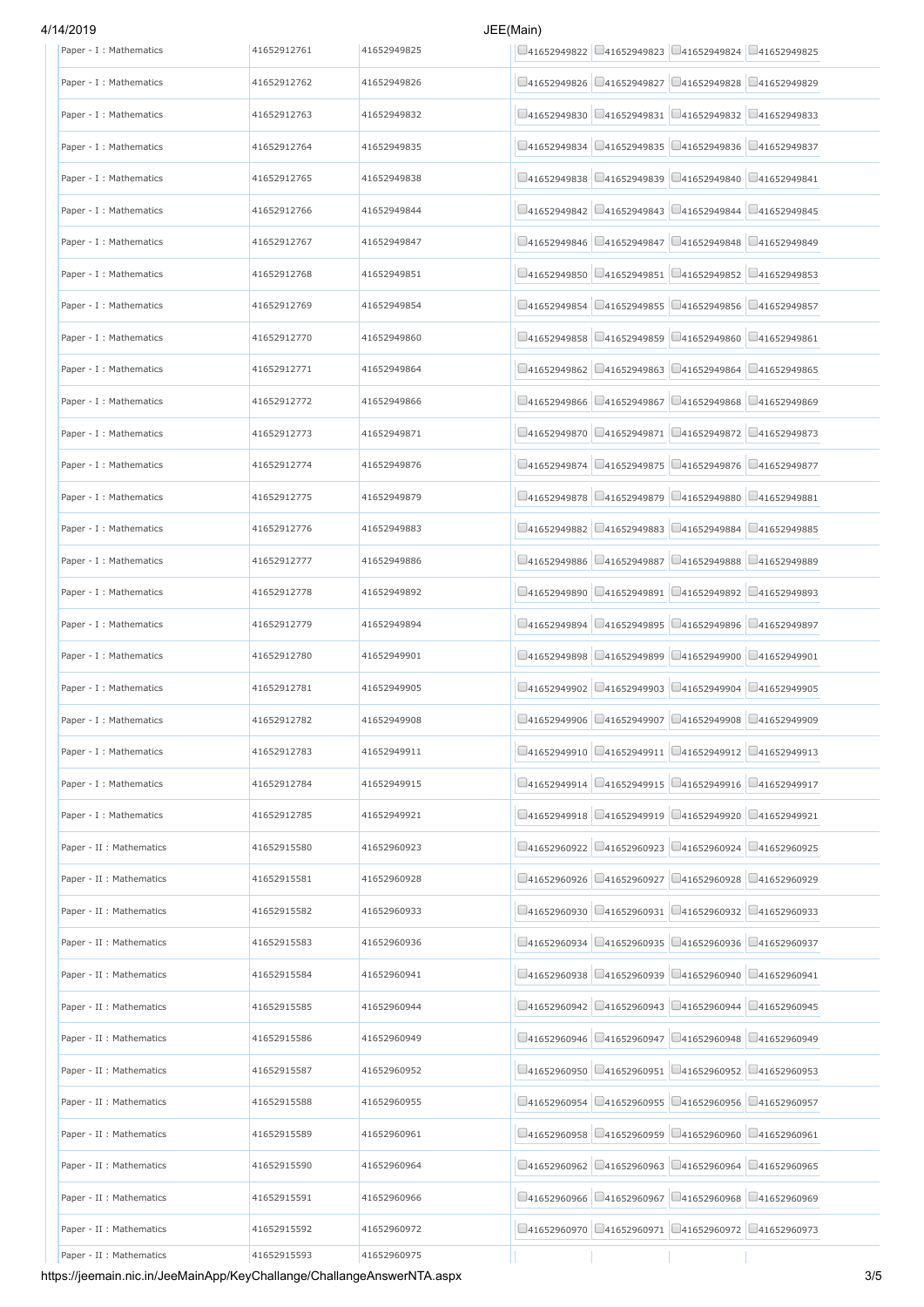# 4/14/2019 JEE(Main)

|                            |             |             | $\Box$ 41652960974 $\Box$ 41652960975 $\Box$ 41652960976 $\Box$ 41652960977          |
|----------------------------|-------------|-------------|--------------------------------------------------------------------------------------|
| Paper - II : Mathematics   | 41652915594 | 41652960978 | $\Box$ 41652960978 $\Box$ 41652960979 $\Box$ 41652960980 $\Box$ 41652960981          |
| Paper - II : Mathematics   | 41652915595 | 41652960983 | $\Box$ 41652960983 $\Box$ 41652960984<br>□41652960985<br>141652960982                |
| Paper - II : Mathematics   | 41652915596 | 41652960987 | □41652960989<br>141652960986<br>□41652960987<br>$\bigcup$ 41652960988                |
| Paper - II : Mathematics   | 41652915597 | 41652960990 | 141652960991<br>141652960992<br>$\Box$ 41652960993<br>141652960990                   |
| Paper - II : Mathematics   | 41652915598 | 41652960995 | □41652960995 □41652960996 □41652960997<br>41652960994                                |
| Paper - II : Mathematics   | 41652915599 | 41652960998 | $\Box$ 41652960999 $\Box$ 41652961000 $\Box$ 41652961001<br>141652960998             |
| Paper - II : Mathematics   | 41652915600 | 41652961003 | $\Box$ 41652961002 $\Box$ 41652961003 $\Box$ 41652961004 $\Box$ 41652961005          |
| Paper - II : Mathematics   | 41652915601 | 41652961008 | $\Box$ 41652961006 $\Box$ 41652961007 $\Box$ 41652961008 $\Box$ 41652961009          |
| Paper - II : Mathematics   | 41652915602 | 41652961013 | $\Box$ 41652961011 $\Box$ 41652961012 $\Box$ 41652961013<br>141652961010             |
| Paper - II : Mathematics   | 41652915603 | 41652961014 | □41652961014 □41652961015 □41652961016 □41652961017                                  |
| Paper - II : Mathematics   | 41652915604 | 41652961019 | $\bigcup$ 41652961019 $\bigcup$ 41652961020<br>□41652961021<br>141652961018          |
| Paper - II : Mathematics   | 41652915605 | 41652961022 | $\Box$ 41652961023 $\Box$ 41652961024 $\Box$ 41652961025<br>141652961022             |
| Paper - II : Mathematics   | 41652915606 | 41652961028 | □41652961026 □41652961027 □41652961028 □41652961029                                  |
| Paper - II : Mathematics   | 41652915607 | 41652961031 | $\Box$ 41652961030 $\Box$ 41652961031 $\Box$ 41652961032 $\Box$ 41652961033          |
| Paper - II : Mathematics   | 41652915608 | 41652961034 | □41652961035 □41652961036 □41652961037<br>141652961034                               |
| Paper - II : Mathematics   | 41652915609 | 41652961041 | 141652961038<br>$\Box$ 41652961039<br>$\bigcup$ 41652961040<br>$\bigcup$ 41652961041 |
| Paper - II : Aptitude Test | 41652915611 | 41652961043 | $\Box$ 41652961042 $\Box$ 41652961043 $\Box$ 41652961044 $\Box$ 41652961045          |
| Paper - II : Aptitude Test | 41652915612 | 41652961047 | □41652961047 □41652961048 □41652961049<br>41652961046                                |
| Paper - II : Aptitude Test | 41652915613 | 41652961051 | $\Box$ 41652961050 $\Box$ 41652961051 $\Box$ 41652961052 $\Box$ 41652961053          |
| Paper - II : Aptitude Test | 41652915614 | 41652961055 | □41652961054 □41652961055 □41652961056 □41652961057                                  |
| Paper - II : Aptitude Test | 41652915615 | 41652961061 | $\Box$ 41652961058 $\Box$ 41652961059 $\Box$ 41652961060 $\Box$ 41652961061          |
| Paper - II : Aptitude Test | 41652915616 | 41652961063 | $\Box$ 41652961062 $\Box$ 41652961063 $\Box$ 41652961064 $\Box$ 41652961065          |
| Paper - II : Aptitude Test | 41652915617 | 41652961067 | 141652961066<br>$Q$ 41652961067<br>$\bigcup$ 41652961068<br>□41652961069             |
| Paper - II : Aptitude Test | 41652915618 | 41652961072 | □41652961070 □41652961071 □41652961072 □41652961073                                  |
| Paper - II : Aptitude Test | 41652915619 | 41652961077 | $\Box$ 41652961075 $\Box$ 41652961076 $\Box$ 41652961077<br>41652961074              |
| Paper - II : Aptitude Test | 41652915620 | 41652961078 | $\Box$ 41652961078 $\Box$ 41652961079 $\Box$ 41652961080 $\Box$ 41652961081          |
| Paper - II : Aptitude Test | 41652915621 | 41652961082 | $\Box$ 41652961083 $\Box$ 41652961084 $\Box$ 41652961085<br>141652961082             |
| Paper - II : Aptitude Test | 41652915622 | 41652961087 | 41652961086<br>$Q$ 41652961087<br>□41652961088<br>□41652961089                       |
| Paper - II : Aptitude Test | 41652915623 | 41652961092 | $\Box$ 41652961092 $\Box$ 41652961093<br>141652961090<br>141652961091                |
| Paper - II : Aptitude Test | 41652915624 | 41652961095 | 141652961094<br>$\Box$ 41652961095 $\Box$ 41652961096<br>□41652961097                |
| Paper - II : Aptitude Test | 41652915625 | 41652961099 | $\Box$ 41652961098 $\Box$ 41652961099 $\Box$ 41652961100 $\Box$ 41652961101          |
| Paper - II : Aptitude Test | 41652915627 | 41652961104 | $\Box$ 41652961102 $\Box$ 41652961103 $\Box$ 41652961104 $\Box$ 41652961105          |
| Paper - II : Aptitude Test | 41652915628 | 41652961109 | □41652961106 □41652961107 □41652961108 □41652961109                                  |
| Paper - II : Aptitude Test | 41652915629 | 41652961110 | $\Box$ 41652961111 $\Box$ 41652961112 $\Box$ 41652961113<br>141652961110             |
| Paper - II : Aptitude Test | 41652915630 | 41652961115 | $\Box$ 41652961115 $\Box$ 41652961116<br>141652961114<br>$\Box$ 41652961117          |
| Paper - II : Aptitude Test | 41652915631 | 41652961121 | □41652961118 □41652961119 □41652961120 □41652961121                                  |
| Paper - II : Aptitude Test | 41652915633 | 41652961124 | □41652961123 □41652961124 □41652961125<br>$Q$ 41652961122                            |
| Paper - II : Aptitude Test | 41652915634 | 41652961126 |                                                                                      |